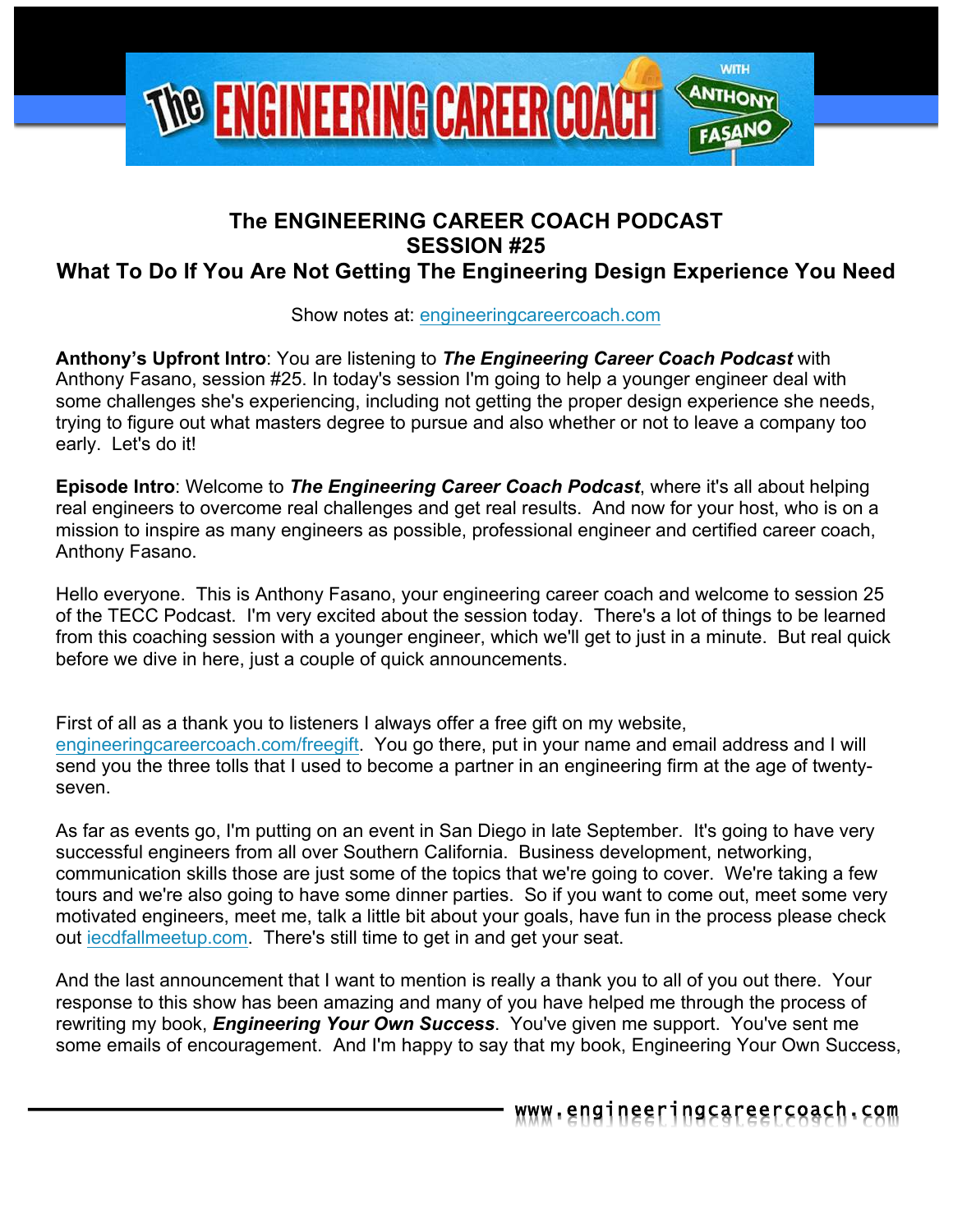

I have finished the rewrite of it and it's in production right now. So it's only a few months away from being able to get out there. And I really put a lot of new information into this book and again it was

mostly because of my listeners and my subscribers on my website. I did several surveys and you told me what you wanted to hear. New sections about how to deal with your supervisor, productivity, time management and I got pretty personal with this book. I put screenshots of my calendar in there, some different productivity tricks that I use, my daily schedule by hour.

There's a lot of interesting stuff in the new edition of *Engineering Your Own Success*, which will be out in a few months and I will do for all of you a blog post within the next month or so with a bunch of excerpts from the productivity chapter because that's the one that a lot of people keep asking me about.

So with that, I'm not going to delay anymore. I've got a pretty long interview here with Trisha-Lynn who's the young engineer that I'm helping with in this session from South Africa. And just listen intently because there's a lot of nooks and crannies in this coaching session. It gets a little long. But lack of design experience is a big one. A lot of you probably encounter that and you can get some tips on that. Thinking about what master's degree to pursue and Trisha-Lynn wanted to go in a totally different direction than what I told her, so hopefully I think you'll realize that there was a reason I was steering her in the direction that I was. And then lastly, the whole idea of is it too early to leave a company? Is it going to look bad on a resume and are you going to be perceived as dishonest or not loyal to a company?

These are all important aspects of engineering. So please enjoy the session with Trisha-Lynn and at the end I will give you a career changing tip that will dramatically change your career and your life if you can implement it right away.

## **Coaching Segment:**

**Anthony:** Alright, now it's time for our coaching segment of the show and today with me is Trisha-Lynn from South Africa. She is a Civil Structural Engineer. She graduated in 2010 and now works for a large International company in the mining and industrial field. She's a structural engineer for them. She's twenty-five years old.

And her challenge is she's having difficulty finding work in a first world country as an engineer, with this market and this economy and she's also wondering if you can't find the job that you want or have the experience that you want, what do you do? In other words, if you're a young engineer and you want to get to a certain place in your career, you need a certain level of experience. What if you can't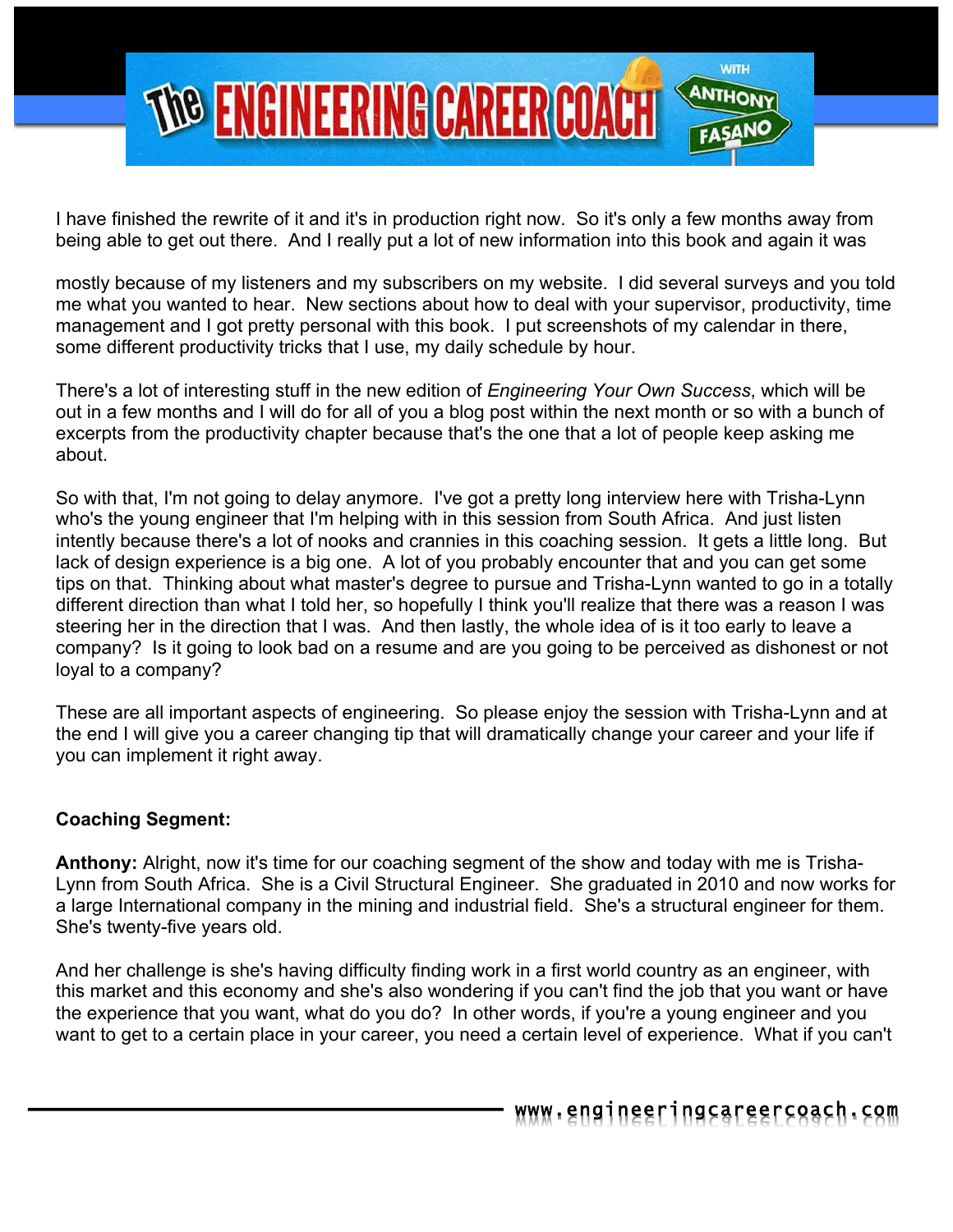

get that right now because of the economy? So those are two excellent questions, challenges, goals that she has and we're going to try to help her to put together a plan to achieve them. So with that let me welcome in Trish. Hi Trish, how are you?

**Trish:** Well thanks and yourself Anthony?

**Anthony:** Doing very well, thank you. It's a pleasure to get to speak with you. Trish and I met on twitter some time ago, when my book *Engineering Your Own Success* came out and we've chatted a little bit but it's great to actually get to talk to her here over the phone. And Trish, why don't you take a few minutes here just to introduce yourself to our audience and talk a little bit more about the challenges you're having, in your own words.

**Trish:** Okay Anthony. Well, I graduated from The University of Cape Town in 2010 with a bachelor's degree in Civil Engineering. I've currently been working for about a year and a half, as Anthony said, for an International Consultancy, mainly in the mining and industrial sector. And right now with especially the mining sector doing very poorly in the market, it's very difficult for a lot of companies or a lot of clients to push forward with their projects.

So right now on the consultancy end we're struggling with not much projects to work on. And what I've noticed with myself and with a lot of other junior engineers is that we're not getting the correct experience that we need this early in our career t push us to the next level. So I guess that's the first challenge I want to tackle with you, Anthony.

**Anthony:** First of all your company's slow so your job could potentially be in jeopardy for sometime in the future and also, well you do want to get a job in a first world country but also you want to make sure that you're getting the right experience.

**Trish:** Experience, yes, yes.

## **Anthony:** Okay.

**Trish:** I think that's more important to me than getting work in a first world country. It's to get the correct experience.

**Anthony:** Okay, so before we get into these challenges let's talk about your goals a little bit Trish. Tell me about your goals for yourself in the next few years in your engineering career. What is it that you're focusing on?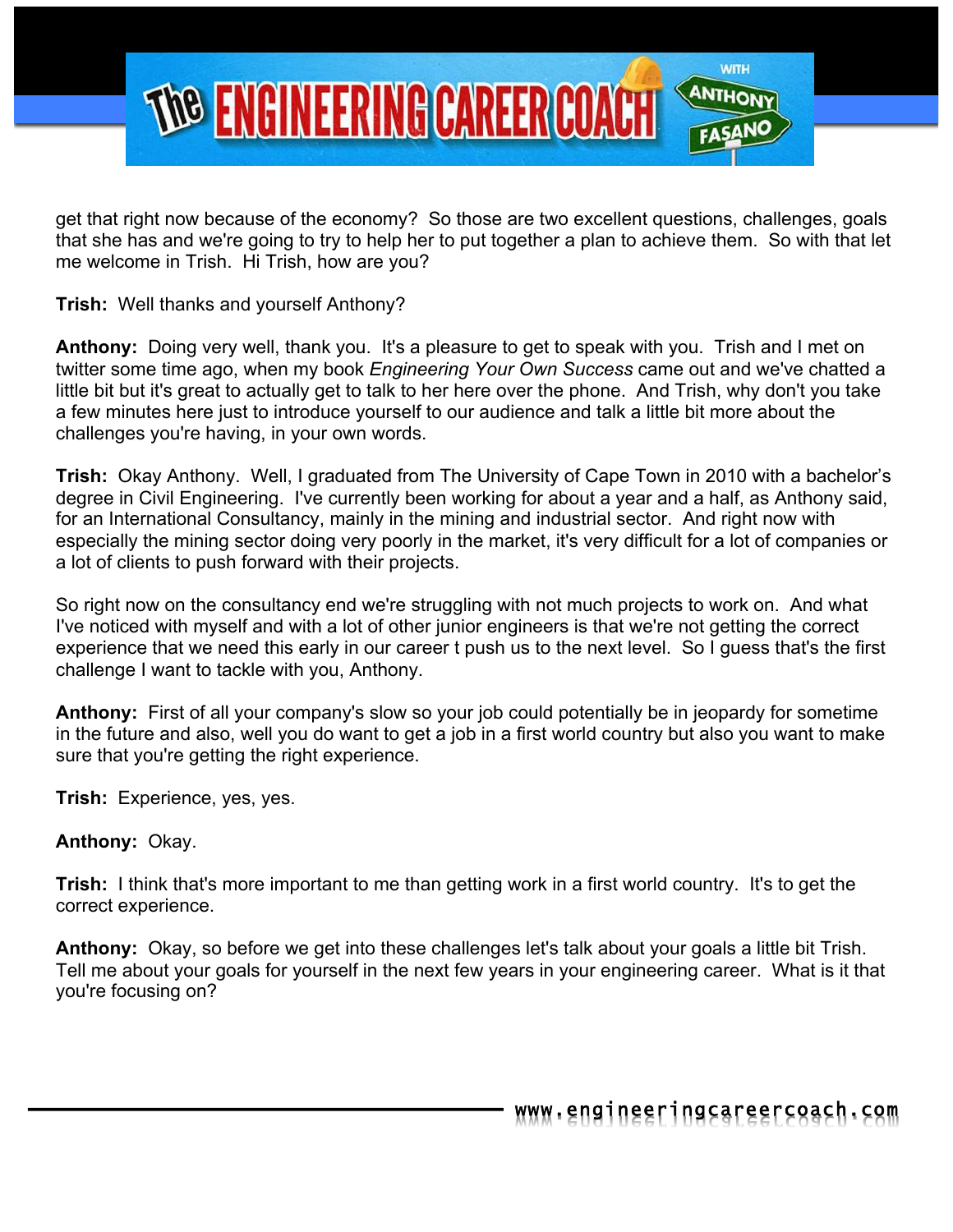

**Trish:** Okay. I have a two-year vision and my two-year vision will enable me to get my professional license. So it's to be a well-rounded engineer. That's to have the correct site experience, the correct managerial experience and the correct design experience. So far I've had an opportunity to go to Madagascar on an expat assignment and I think it pushed me to the next level. I was thrown in the deep end and I think it's the best way to learn.

**Anthony:** Mmm, true.

**Trish:** But now I'm struggling with the design aspect because there aren't any projects. We aren't doing much design work. So it's quite difficult. So I'm putting a lot of my focus into becoming a better design engineer and ultimately I'd like to get myself into a first world country, where I can live and work and my goal is to achieve it in the next two years.

**Anthony:** And is part of those goals a license or certification?

**Trish:** To get your professional license in South Africa it's a minimum of four to five years with extensive training in the field and in the office and so far I've only done a year and a half so I've still got a while to go. But yes, everyday I wake up everything I have to do has to contribute to getting my license at the end of it.

**Anthony:** Okay, excellent. And tell me Trisha-Lynn why you want to go to a first world country to work.

**Trish:** It's mainly for personal reasons because I've lived in a third world country my entire life and I think I would have a better life in a first world country. I've visited and I quite like it. I quite like the lifestyle. Yeah, so it's mainly for personal reasons.

**Anthony:** Okay. So you're hoping that the move will improve the quality of your life overall?

**Trish:** Yes. Yes.

**Anthony:** Okay. Alright, great. So first of all I have to congratulate Trisha-Lynn because she has a vision and she has goals and unfortunately seven or eight out of every ten engineers that I talk to don't. They haven't thought about it. They haven't mapped anything out.

So if we kind of recap Trisha-Lynn's vision and her goals, overall she wants to become a very well rounded engineer, design, field experience, management experience, leadership, which is wonderful. And then if you drill down a little bit further, while that's kind of a long term goal for her, her short term goal is to, a couple things, one - she wants to relocate to a first world country and secondly she wants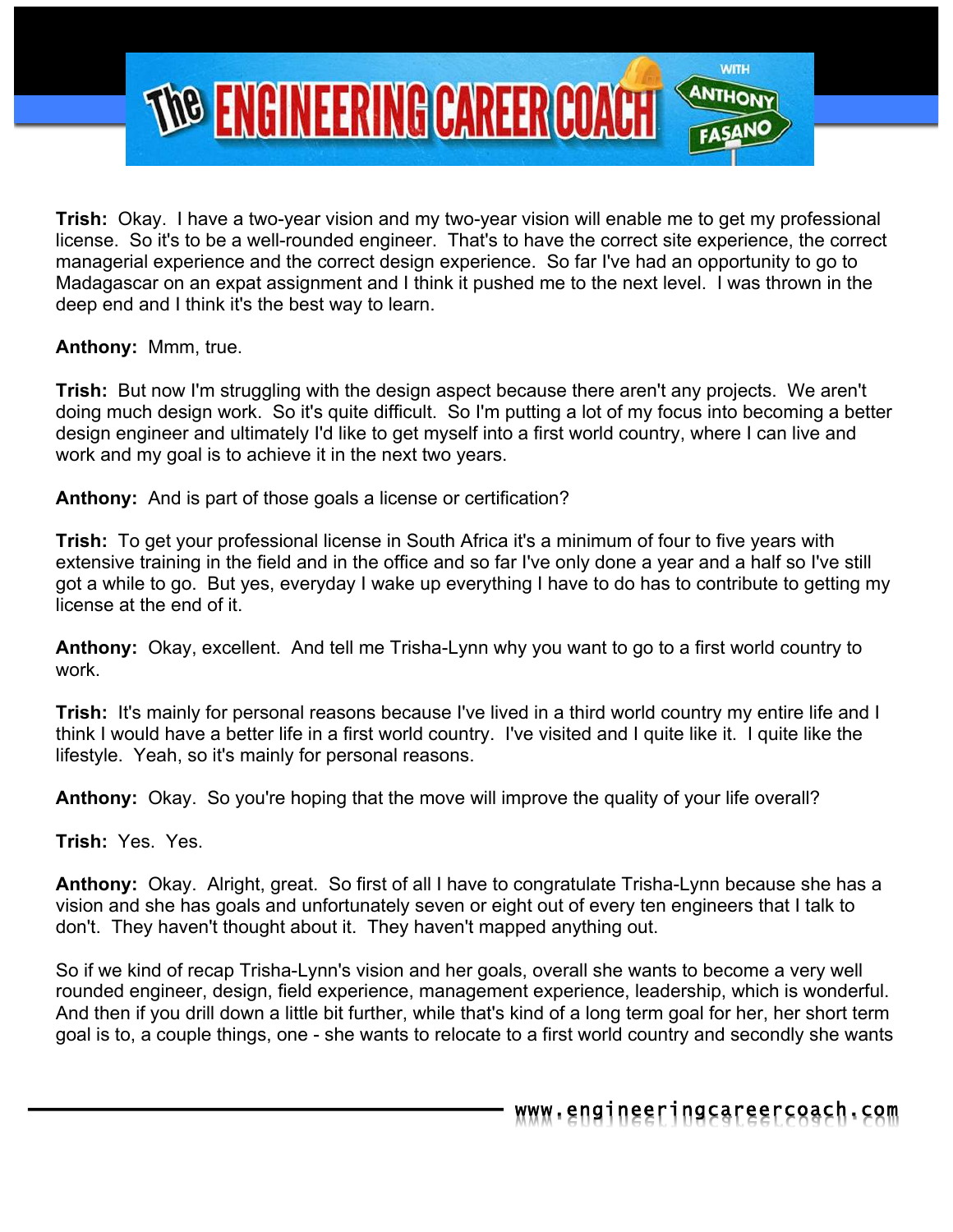

to get her engineering license in South Africa. So she's very focused right now on getting that license and making a move to another country and both of them, which will contribute to her long-term goal of becoming a well-rounded engineer.

The importance of having these goals is very evident. Now everything her and I talk about on the rest of this call, it'll be easier for us to chart her path because we know where she ultimately wants to end up. So that's why I wanted to really start with those questions.

So first of all let's talk about her challenge of getting the right experience. And unfortunately in this economy a lot of engineers, a lot of younger engineers they can't get the jobs that are going to give them the experience to develop and achieve the goals they want to achieve. So for example Trisha-Lynn is in a job right now where she's not getting to do a lot of design experience, however she needs it. She needs it to get her license, which is going to help her hopefully get to another country or at lease help her get on the path of her overall long-term goal. So how can she work on this? Trisha-Lynn right now out of all of your work how much design work do you get to do, if any?

**Trish:** Oh, I think about 20% out of all the work I do is design work and it's very small stuff.

**Anthony:** Okay. And you said you have a Bachelors degree in civil engineering, correct?

**Trish:** Yes.

**Anthony:** Have you ever considered the idea of getting a masters degree in structural engineering?

**Trish:** I've thought about it. I think I would prefer to get a masters in project management or an MBA.

**Anthony:** Okay.

**Trish:** To learn more about the business side of engineering. So if I do, which I'm hoping in the next five years, if I do a masters it would be a MBA or a masters in business engineering or project management.

**Anthony:** Engineering management. Okay.

**Trish:** Yes.

**Anthony:** I think that that's a great idea. I think that that's a great strategy. The only thing that I'm going to just kind of caution you on from my experience working with structural engineers - and most of the people that I coach end up being in the United States.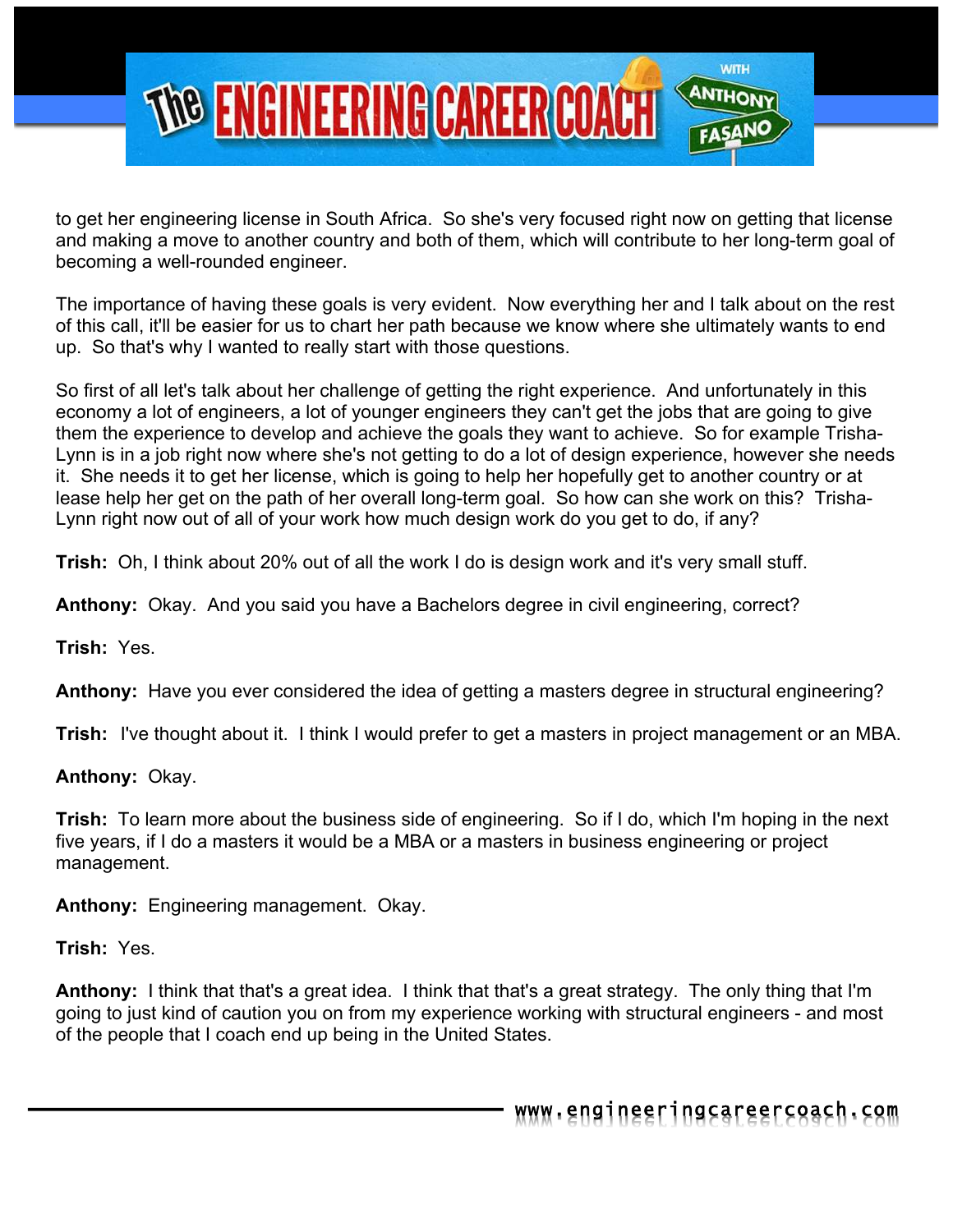

## **Trish:** Okay.

**Anthony:** In the United States when companies hire structural engineers it's not impossible but it's very difficult for you to get a job without the masters in structural engineering because a lot of the structural engineering companies feel that to be successful in the structural engineering field you almost have to have a masters as a base education because it's such a highly technical field.

## **Trish:** Yes.

**Anthony:** So, not saying you have to do that but just thinking along the lines of getting a masters degree in structural engineering as far as your goals go - one, it's going to improve your technical design work because you're going to get a lot of heavy technical design courses in the masters degree. Secondly, it should give you a much better chance at getting a job in the first world country, the United States, wherever it may be because I think it's a big boost in your resume to have that.

#### **Trish:** Yes.

**Anthony:** So again, it's something to consider. I think getting an engineering management degree is a great idea and MBA is a great idea. I always recommend that to engineers. However, in your case I'm focusing specifically on your goals and we're trying to think about how you can get a job in a first world country and also how you can get experience that you're not getting and you're not getting design experience.

#### **Trish:** Yes.

**Anthony:** So getting a masters in structural engineering is kind of a way of getting more design and technical experience regardless of what job you're in.

#### **Trish:** Okay.

**Anthony:** That's just one recommendation. So that's one thing you can possibly consider and see how that fits with what you want to do. Or the other possibility is not even getting a degree in structural engineering but at least taking a couple of courses to practice your design work and then down the road you may say, "You know what, I need the structural degree," or even on your resume. Let's say for example you start a masters in structural engineering. You just take one or two courses, right?

**Trish:** Yes.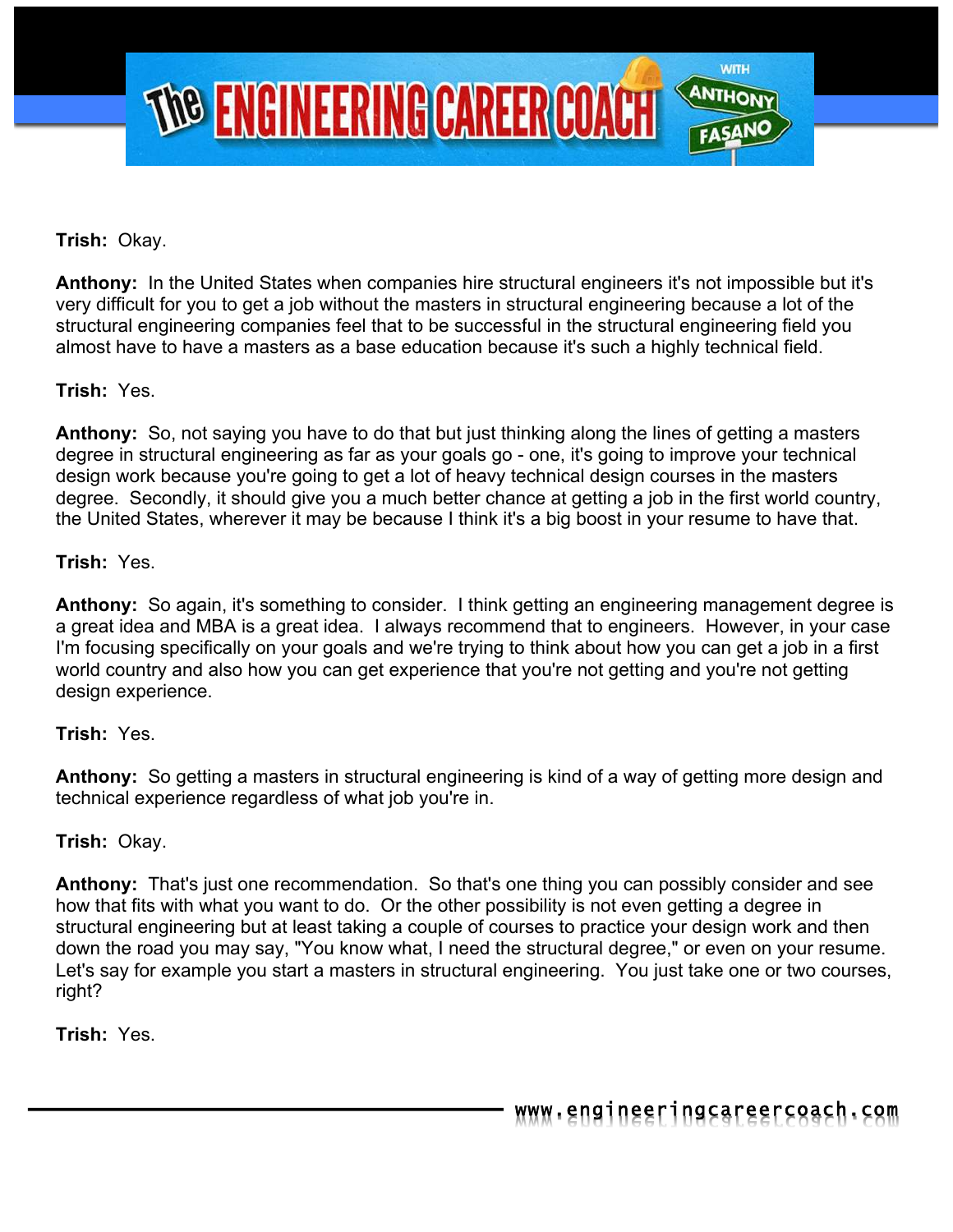

**Anthony:** On your resume you can then say that you're pursuing a masters degree in structural engineering, which will make you look a lot more valuable to some of these first world countries companies. But then you might get into a company and say, "Listen, I started my masters degree. It's going okay but I'm really considering strongly the leadership track and I'm getting my masters in business," or something like that. And then you can rethink about it. But right now the idea is to get that job.

**Trish:** Yes. I thought about that, doing my masters in structural engineering. The thing is when I started working I realized that as much as I do enjoy being an engineer and do enjoy doing the calcs and the technical stuff, I prefer doing the managerial role. And I found that out when I was on site that we did a lot of project management work and I loved it. I loved it more than the technical side. It was more challenging for me because the problems that you face on site and in the design office are two very different aspects and I like the pressure of working on site.

So I did think about that. I think that ultimately when I further my career I would like to be hopefully in a project managerial role rather than like the lead structural engineer.

**Anthony:** Okay. That's good. That's good information for me and that's something that all of you out there that are listening to this have to think about this. You have to consider what you really love to do as you chart your career, as you go down your path because I'm giving Trisha-Lynn some ideas and she's understanding whether or not they're going to help her because she knows what she really loves to do. And I guess a large reason that she knows that is because of the trip to Madagascar. Correct Trisha-Lynn?

**Trish:** Yes. Yeah, it really pushed me to the next level and I think that a lot of junior engineers out there should get that opportunity to go onto site and work in those conditions because it really, really opens your mind.

**Anthony:** No, that's great. You're right on. I mean you get the field experience right and then you feel like you know a lot more.

**Trish:** Yes, you become a better design engineer because you consider constructability and things that you wouldn't normally consider if you haven't seen it, if you haven't seen it done or you haven't seen the problems encountered onsite. So when you start designing you start thinking about what is going to go wrong on site, how can I mitigate that? I think you become a better design engineer.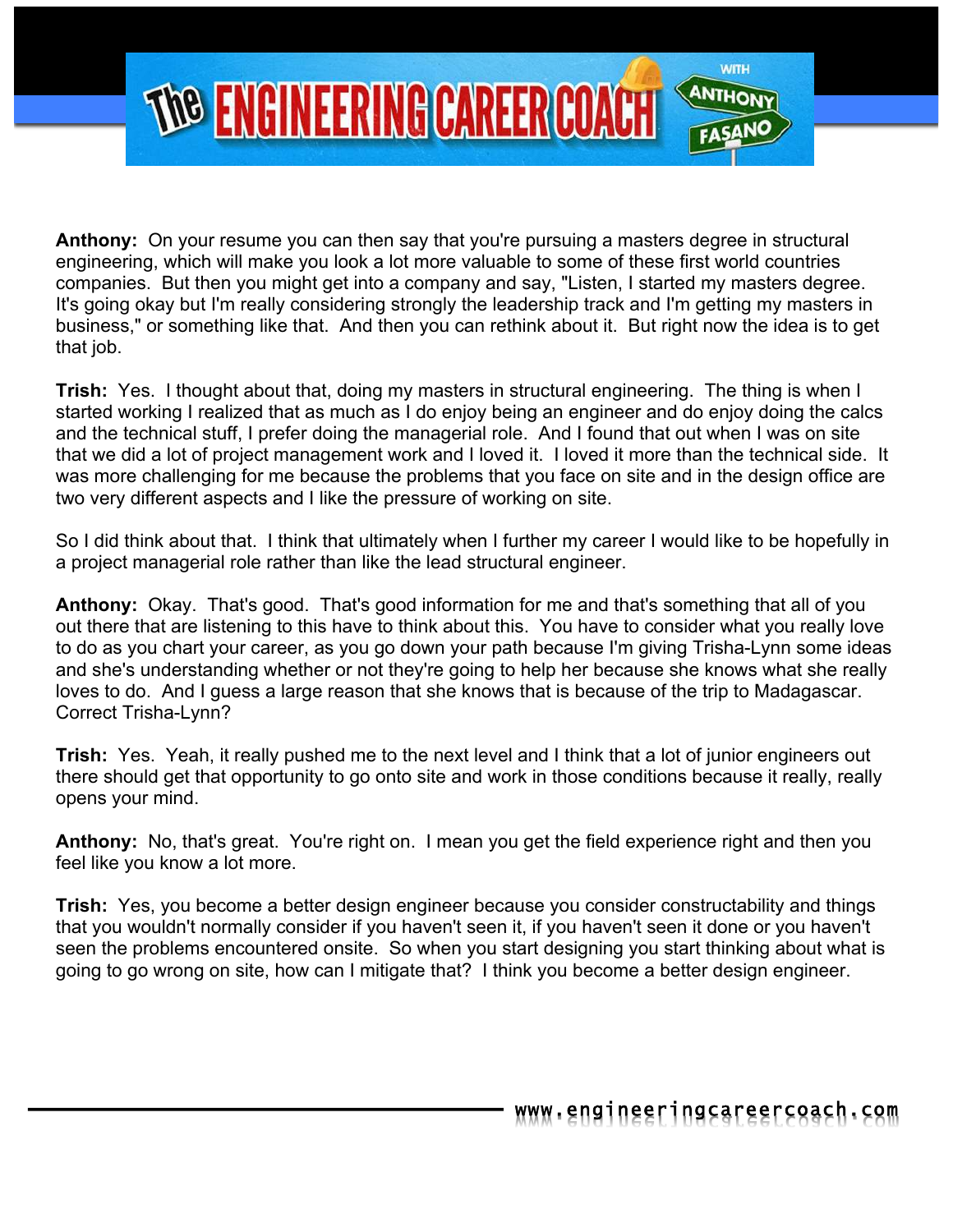

**Anthony:** Right. No, I agree with you a hundred percent. Myself, in my civil engineering career, I started out as a surveyor in the field, surveyed a lot of sites and that helped me tremendously from the design aspect.

**Trish:** Yes.

**Anthony:** But anyway, I just wanted to mention that for everyone out there is that you can't just go one direction. You've got to listen to your internal signals saying, telling you what you really like to do. So that being said Trisha-Lynn, one of the things, have you thought about the possibility of possibly pursuing your engineering career more in the construction management, project management type discipline rather than the structural engineering field when you look at different companies?

**Trish:** I haven't considered it, mainly because I'm still quite young and when companies look for project managers and construction managers they're looking for ten years experience. So it's what I've generally found that I'll still be a rookie for quite some time until I can pursue those roles.

**Anthony:** Yeah, that's true but I mean there are some very large construction management companies that are in first world countries all over the world that take on engineers at all age levels.

## **Trish:** Yes.

**Anthony:** I mean they need younger engineers. They need leaders. And the only reason I bring that up to you is because again I'm thinking about trying to help you achieve your goals as soon as you can with respect to getting to work in a first world country and also helping you to be able to do what you really enjoy doing. And I see working for a structural engineering firm in a first world country a big challenge without the masters degree because right now when you think about it there's a lot of competition. Obviously that's one of the challenges that you've told me about, about with the market and the economy it's difficult to get a job. So that being said, when a structural engineering company gets a bunch of structural engineering resumes right, they're going to weed them out.

**Trish:** Yes.

**Anthony:** So what's going to happen is a lot of these people are going to have their master's degree and if you're not then they're probably not going to consider you over them.

**Trish:** Yes I agree.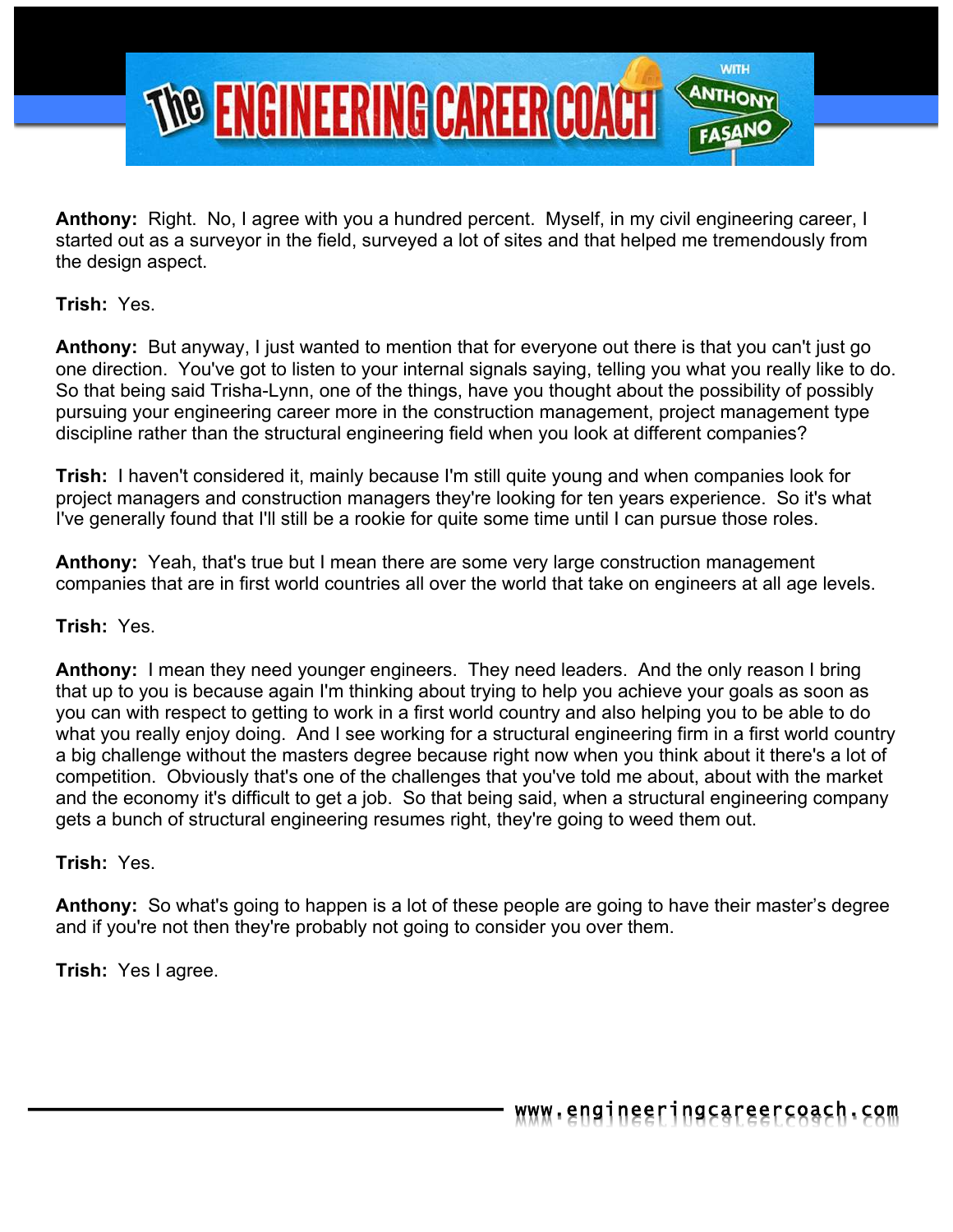

**Anthony:** So that's one big challenge that you're going to face. Now if I were in your shoes and you really like the construction management side of things you can certainly apply to some very large engineering...

**Trish:** Contactors.

**Anthony:** You know like the, whether it's the Turners, the Skanskas, big, big construction management companies like that, that take on younger engineers. They wouldn't necessarily be interested in you having to have a masters degree in structural engineering, however you could still potentially use your structural engineering and do a lot of design and design review that would give you the experience you need to get your license. It would help you to do what you're doing. I mean do what you love to do and also get you to another country. So just another avenue for you to consider.

**Trish:** Yes. Thank you for that. I think I haven't considered it before because I had my mind set on an EPCM company, where you get the full package of engineering, procurement and management.

## **Anthony:** Right.

**Trish:** And those are, the EPCM companies aren't doing the best right now unless you're in the commercial sector. I think they're doing a little bit better.

**Anthony:** Right. So that's something to think about. And again, just because in an effort to try to achieve those goals and I guess along the lines of not getting the experience as far as the technical design work goes. I mean obviously you're doing as much technical work as you can, which is only about 20% of your time. It's a tricky situation because basically what you want to try to do is you want to try to get any exposure to design work that you can.

So obviously we talked a little bit about the masters degree option. Another option might be if there are organizations around you, volunteer organizations. For example I know that a lot of engineers that I talk to get involved with *Engineers Without Borders*.

**Trish:** Yes.

**Anthony:** Which is a great organization that does, you know they do work for third world countries.

**Trish:** Yeah, no yeah.

**Anthony:** Are you aware of them?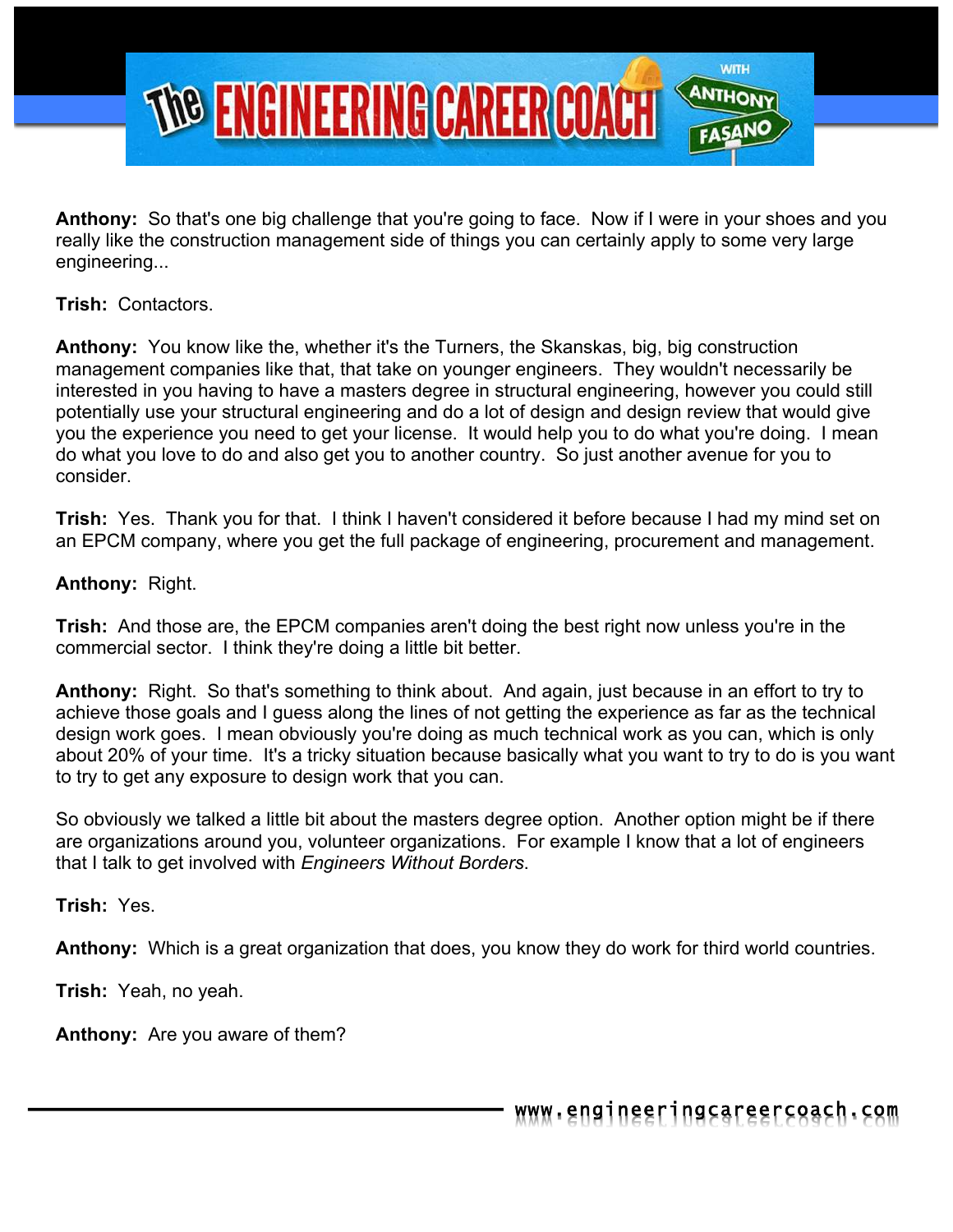

**Trish:** Yes. Yes. I was with *Engineers Without Borders* for about three years.

**Anthony:** Oh okay. So you've done some stuff with them?

**Trish:** Yes.

**Anthony:** So one of the things you might think about doing is getting back involved with them and try to do design work on one of their projects, whatever they're working on, water treatment plants or whatever the case may be. And then on your resume you can - whether or not the country's going to accept that towards your license I don't know - but the point being is that you can always put that on your resume.

**Trish:** Yes.

**Anthony:** And a company will see that and a company will take that into account. Because a lot of engineers that I talk to that do *Engineers Without Borders*, when they have an interview with a company they talk about that like the whole time.

**Trish:** Okay. It's what I do as well when I go for interviews. I talk about the organizations that I, so I do get that. What I try to do in my spare time is I just work a little bit later, like two hours later and I play around with some of the structural analysis programs to kind of get me to understand.

**Anthony:** And that's great and that's something that you can put on your resume Trisha-Lynn, that you know those programs, which will be helpful.

**Trish:** Yes. So I'm trying my best to work towards my goal.

**Anthony:** No. No, you're doing a great job. And this is one of the things you have to think about, everyone out there you have to think about this too, is that when you have a goal - and like for example your goal is to get this job in a first world country, to get your license, to become an engineer and a leader - is you have to think about how you position yourself to do that. You have to think about, you have to think of yourself as almost like your own company all the time. Like what are all the benefits that I can provide to people?

And doing some of the things that we talked about is going to help you because in other words if you go to a company, let's just say you go to a company and they're looking at ten, twenty engineers - you have to think to yourself how can I differentiate myself from these other engineers? So a couple things. First of all, your trip to Madagascar, your experience there is obviously going to be a big differentiator for you.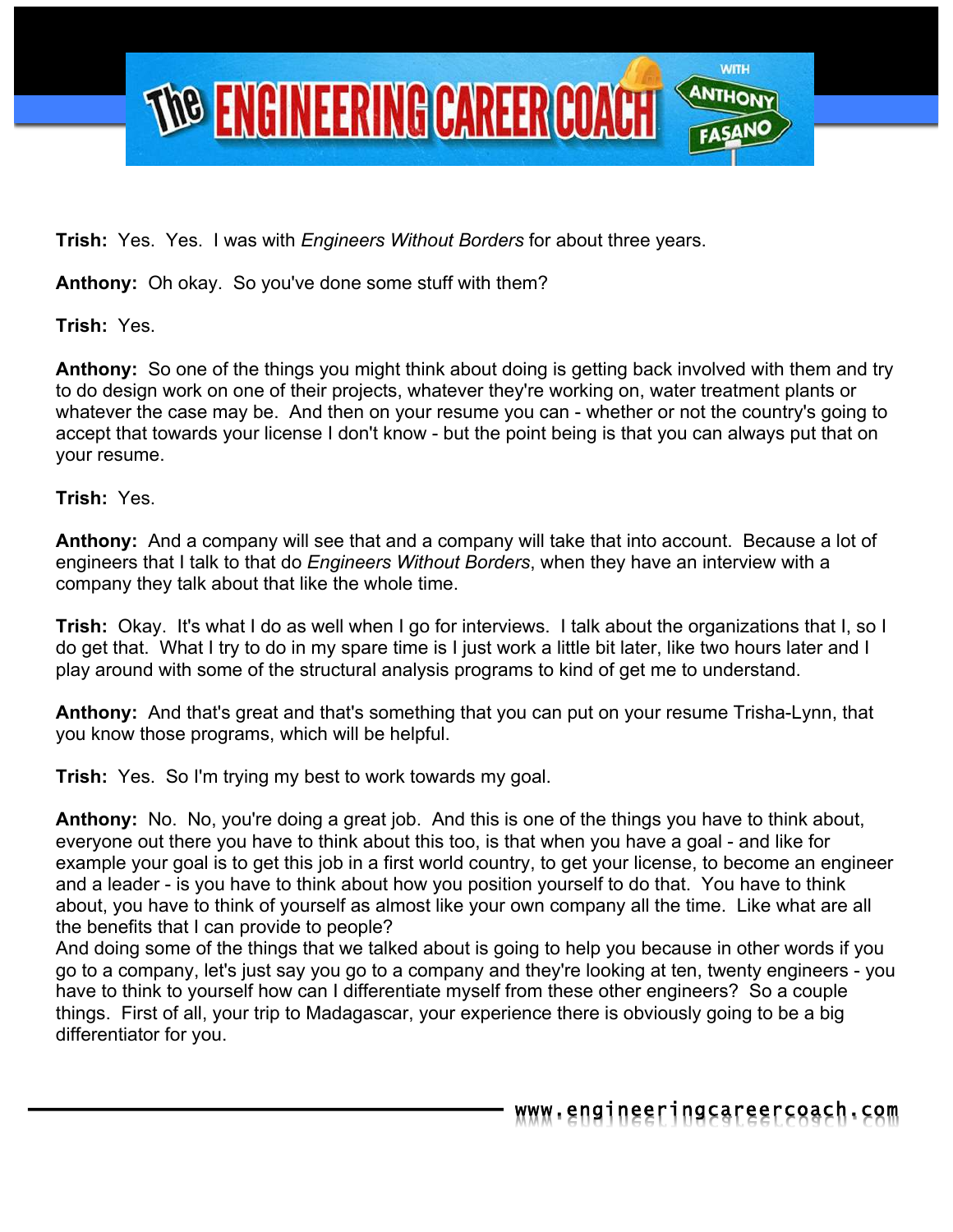

## **Trish:** Yes.

**Anthony:** You can put that on your resume. That's great. The structural engineering programs will be helpful but you want to get other things to help really differentiate you. So a couple things that we talked about - just to reiterate for those of you out there. The master's degree in structural could be very helpful for you at this stage of your career.

## **Trish:** Yes.

**Anthony:** Unless you end up going into the construction management field then maybe the engineering management or project management or MBA could be helpful to differentiate you. *Engineers Without Borders*, being an active member now with *Engineers Without Borders* can help you tremendously because it's going to give you design experience, hands on design experience that you're not getting 80% of the time.

#### **Trish:** Yes.

**Anthony:** And also it's going to give you another differentiator when you go into an interview, when you apply on a resume you can say not only am I doing the work in the mining and industrial industry but I'm also designing the structural components of a water treatment plant through *Engineers Without Borders*. So now what that does for you is, because what happens if you go to work for, if you find a good structural engineering company let's say in New York City that wants to hire you and then they say something like, "You know she's structural but she's been really in the industrial field or more like in the waste water field."

#### **Trish:** Yes.

**Anthony:** "So now we have these other engineers. We have their resumes and they didn't really have the field experience that Trisha-Lynn has but they're in the water field." So now they can say, "Oh you know what but Trisha-Lynn also has done work in water resources through *Engineers Without Borders*, so she's got just as much experience as them."

**Trish:** Yeah, I see what you're saying.

**Anthony:** So you have to think about that. You have to think about how they're going to look at you, how they're going to compare you to other people and really ultimately what's going to make you stand out and differentiate you form the others. And I think that you're on the right track and you're doing a lot of the right things and I think if you add a couple other components to it, I think it might be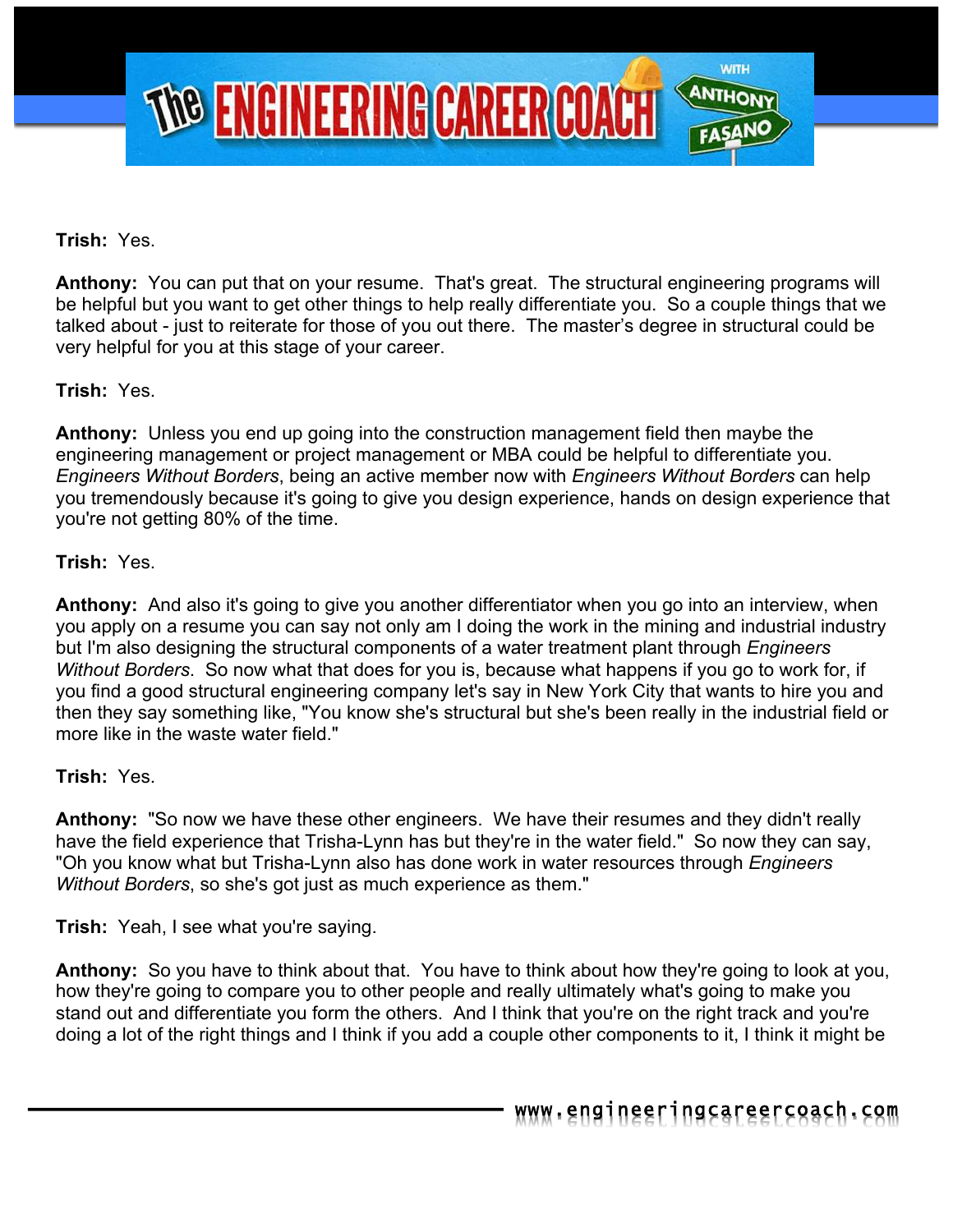

helpful for you. Like you're saying, "I spend two hours a day extra trying to get this structural program down," which is great but maybe like one of those hours a day is dedicated to doing *Engineers Without Borders* and working on some other type of design work or taking a couple courses in either engineering management or any other structural engineering.

**Trish:** Structural, yeah and the technical.

**Anthony:** Yeah, the technical track.

**Trish:** Okay. That's really good advice.

**Anthony:** Because the other question is, say someone comes to you and says, "Listen Trisha-Lynn, I noticed from your resume that in your job you haven't had a lot of technical experience. You had some field experience, which is great, but you haven't had a lot of technical experience. So how has that affected your career?" Then you can come back and say, "Well I haven't had a lot of technical experience in my day job but in addition to that I've taken several very heavy technical structural engineering master courses and I've also been very involved in *Engineers Without Borders*, where I am personally doing a structural design for a water treatment plan."

**Trish:** Yes.

**Anthony:** You see what I mean?

**Trish:** Yeah, I see it. Thank you for that.

**Anthony:** Alright.

**Trish:** I think I should explore my, the courses that are offered and I think just get more knowledge, technical knowledge.

**Anthony:** Yeah and if you think about it, listen the good thing about your situation is that you have very clearly defined goals. So when you have very clearly defined goals all the stuff that you and I are talking about, it becomes a little bit easier when you talk with someone else, like myself where we're talking back and forth, because you know where you want to go.

**Trish:** Yes.

**Anthony:** So the encouraging part about this is that you have a very clear vision. Now it's just a matter of, it's kind of like a big engineering problem that you have to solve. How do I get there?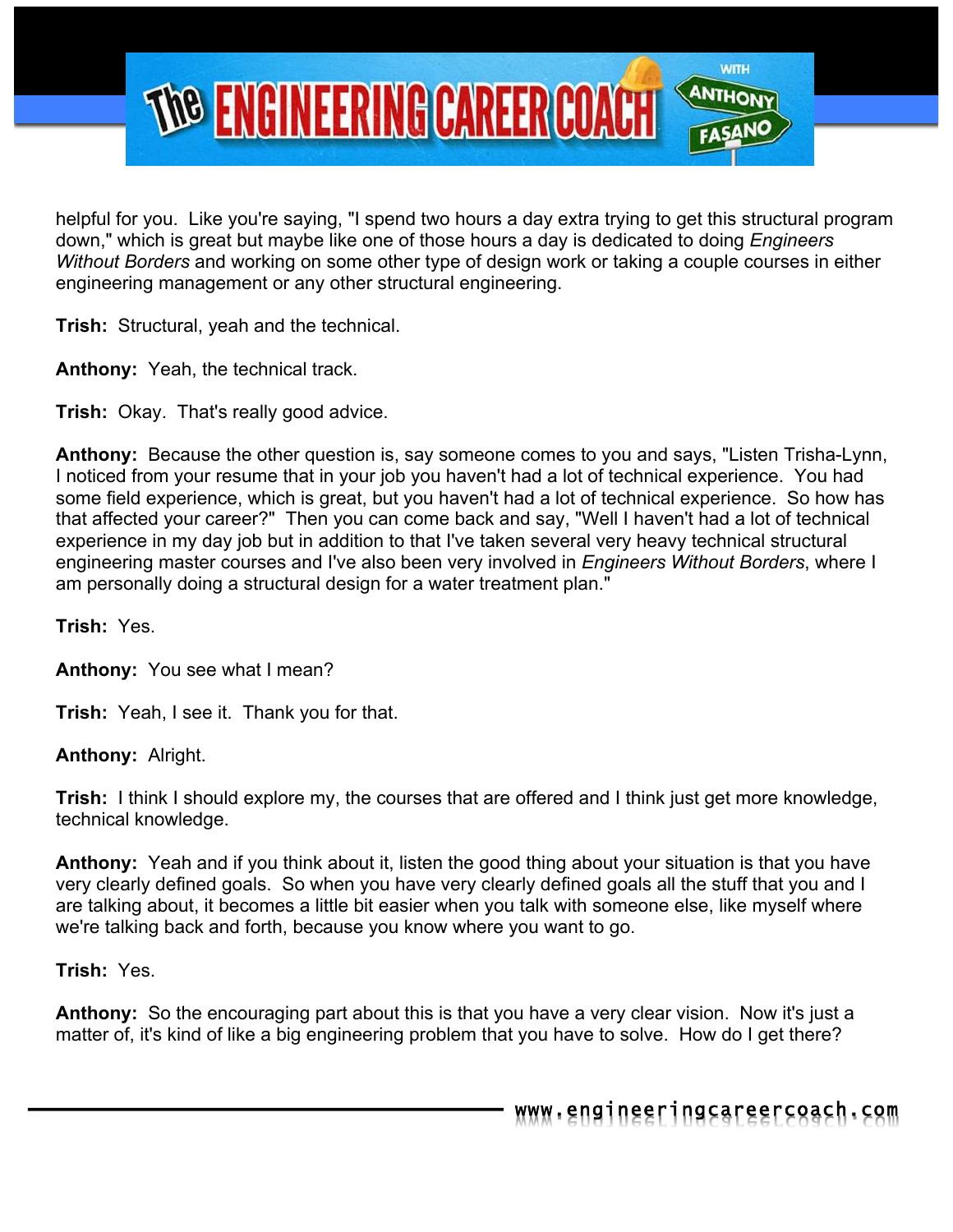

**Trish:** Yes.

**Anthony:** You plug in different equations. You try different things. And I think that some of these things we talked about hopefully will help you to get on the right track. Do you have any other questions, thought, comments?

**Trish:** Yes, I do have a question here.

## **Anthony:** Sure.

**Trish:** Still on the subject of the work being very low. Because I've been working with the company that I'm with for a year and a half and I'm not getting the project experience that I would like, what is your take on that? Should I look for a job that I would get, maybe in the commercial sector? Or I mean I feel that I shouldn't. I feel that I should ride it out but you know mainly because it wouldn't reflect very well on my resume. It wouldn't really reflect well on my loyalty towards the company on bad times. I'm struggling with that, with that concept of what I should do when times are tough in your company and you're a junior engineer and you're not on the correct learning curve that you should be on and you want to leave because there are better options out there. What do you do?

**Anthony:** That's a great question. So for those of you out there listening, do you take a job that might be better fit for you, better fit for your goals or do you try to rid it out with a company to get some more experience, to remain loyal? I think the answer to the question, from my standpoint I always say that listen you have a goal in your career or goals or a vision, you have to do whatever you have to do to put yourself in the best position to succeed and achieve that goal. So in this situation though that doesn't necessarily mean that you should get a better job. A couple things to think about. First of all, you said you were with this company how long? A year and a half?

#### **Trish:** Yes.

**Anthony:** Okay. The one thing you want to avoid on your resume is jumping around to different companies for short periods of time, right.

**Trish:** Yeah, exactly. Yes.

**Anthony:** Which is a big one. However on the other end of it, if you were to find a job at a company in South Africa that provided you the ability to do design work and it was a good company, then I think there's nothing wrong with taking that job because when you go to an interview if someone says to you, "Well Trisha-Lynn we noticed that you were with your first company for a year and a half and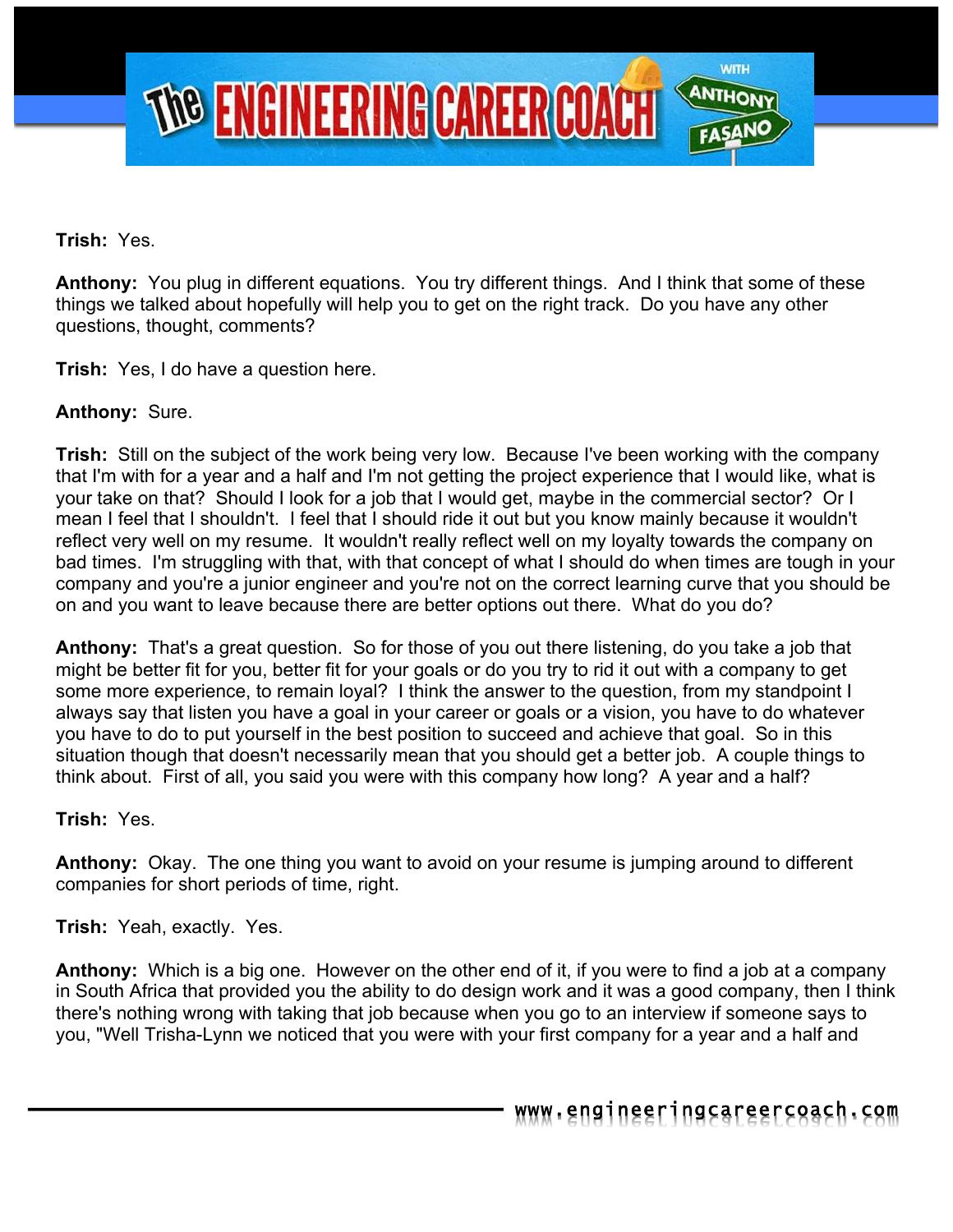

then you left." They would say, "What was the reason for that," and you can say, "Well my goal is to become a leader as a structural engineer and I didn't feel I was getting, only about 20% of my work was design work and because I want to get my license that really wasn't helping me along that track so I felt that it was a better career decision for me to be able to reach my goal of getting licensed and becoming a leader in the industry."

So in your case you would have a very good excuse on your resume because you're not getting the design experience you want. So I guess my answer to you is that if you can find a job in South Africa that's going to give you more design experience and help you, put you in a better position to achieve your goals I would definitely consider taking it.

**Trish:** Okay.

**Anthony:** Alright.

**Trish:** Even though it might burn bridges at your previous company, which you don't want to do?

**Anthony:** The bottom line is that if you leave the company you would say something then like, "Listen, I love working here. I had a great experience here. Unfortunately I want to get my engineering license and I'm just not getting enough design work here." I mean one of the things that you could do if it makes you feel better is you could have a talk with them now and say, "Listen, I'm only getting about 20% design experience. I know that we're slow but if anything becomes available I'd be very interested in doing it because I really want to work towards my license."

## **Trish:** Yes.

**Anthony:** So then if you do find a better opportunity you can go to them and at least say, "Listen, I mentioned to you in the past that I really want to get my license and if you had any more design work I would do it and I understand that times are rough right now, we don't have a lot of work. I happened to get another opportunity that's going to give me 80-100% design work in my career right now and really from a younger engineer and where I'm at, I really need that. So I love this company. I would even entertain the possibility of coming and working with you in the future again but for me right now in my career I need to make this move."

## **Trish:** Okay.

**Anthony:** If it's a good company they're going to understand it, they're going to wish you well and I mean I left a company like that myself and we left on very good terms and I ended up going back there and working for them again.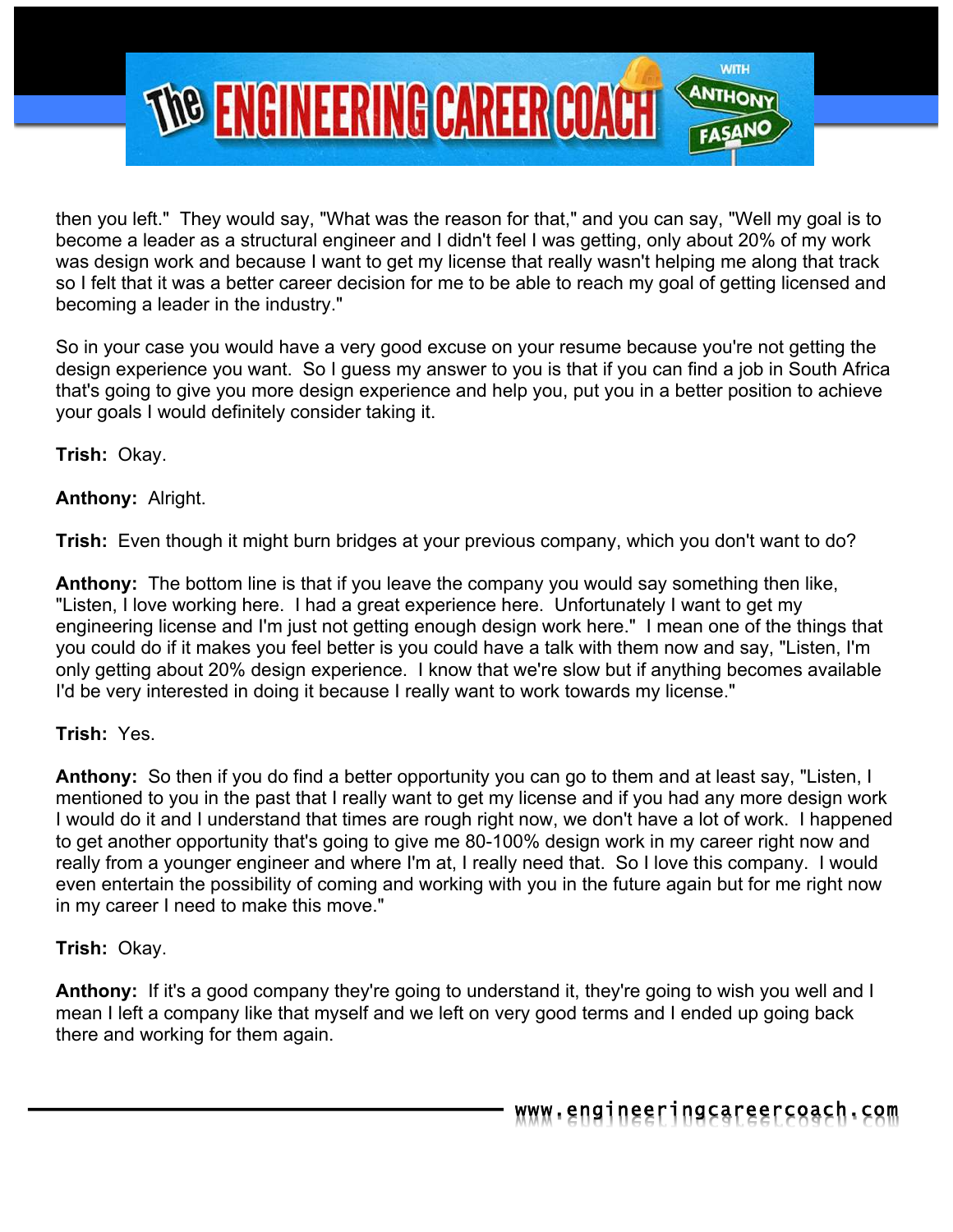

**Trish:** Okay.

**Anthony:** So just because you're leaving a company doesn't mean that the bridges are going to be burned. It all depends on how you do it.

**Trish:** Yes, I agree with that. Okay.

**Anthony:** Alright. So having a conversation with them right now might be helpful for that.

**Trish:** I think I've spoke to my boss about it and...

**Anthony:** So you've already mentioned it.

**Trish:** No. Yes, I've mentioned that I haven't been getting design experience. I think I've been complaining for quite some time now.

**Anthony:** Okay, that's fine. Then they're aware of it so if something were to come up for you where an opportunity where you were getting it they should be understanding of that.

**Trish:** Yes.

**Anthony:** And if they're not Trisha-Lynn then that starts a whole other question is to, you know it may not be the best place to work.

**Trish:** Yeah, that's true.

**Anthony:** Anything else before we let you go here?

**Trish:** No, I think that's it. I think that you've given me some really good tips on how I can stand out when I start applying for work opportunities in a first world country. I'm just quite scared about the masters, the whole studying again, so I think that's why I haven't really put it in my mind so much bit I think that it helps that you've said that to me.

**Anthony:** Why are you scared about it?

**Trish:** It's taking a whole two years off of work to go back to studying.

**Anthony:** Oh, you have to do it full time there?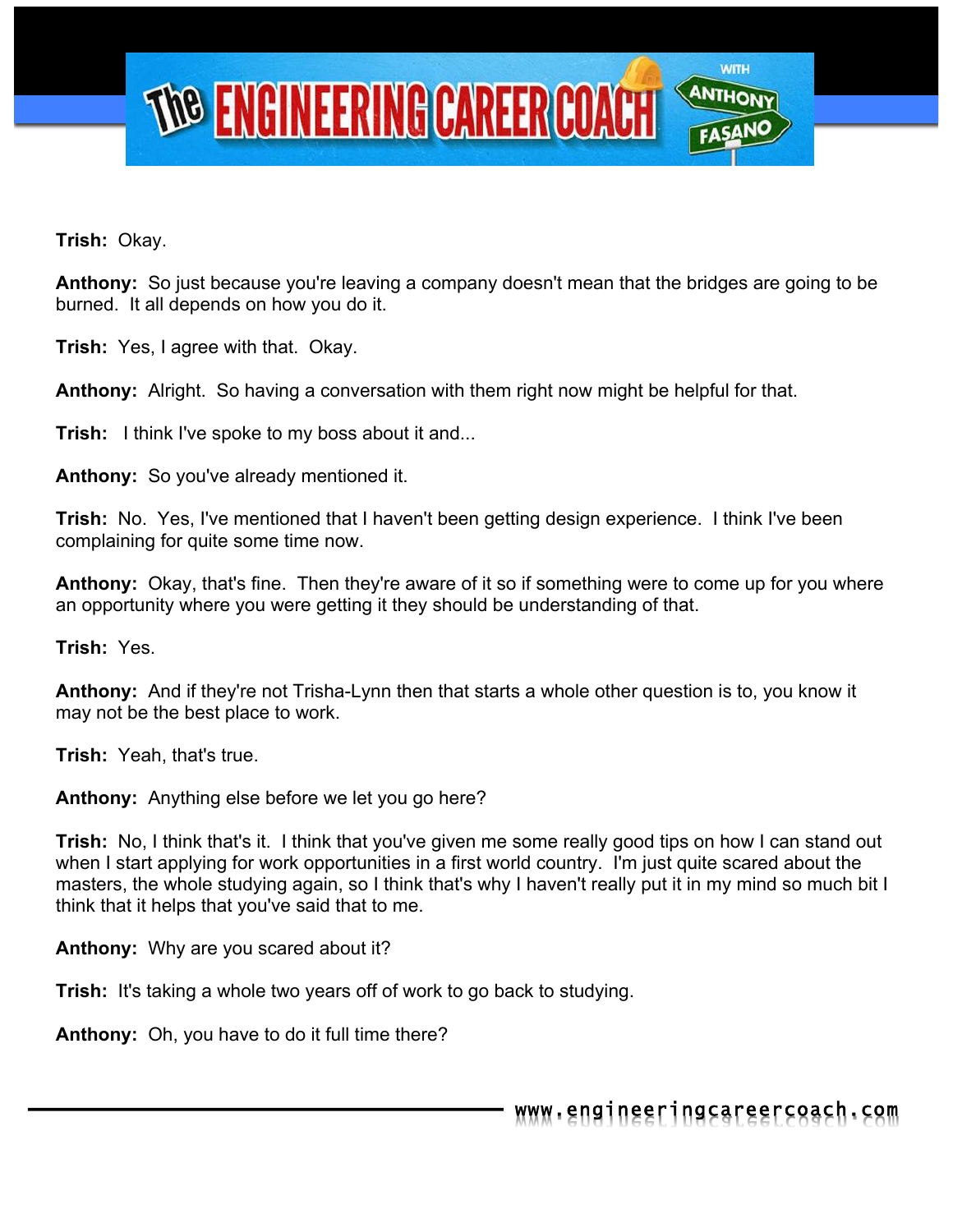

**Trish:** You can do it part time but I think if I want to start studying again I think it'll be too much work if I do it part time. It'll take ages, like years, four years I think to get my masters.

**Anthony:** Yeah, but what I would consider doing if I were you, I would consider doing it part time and I would just take one class right now and I would just start because you're not sure what you want to do yet. You're interested in project management quite a bit.

## **Trish:** Yeah.

**Anthony:** So if you leave your engineering career right now and go back to school full time I think it's going to hurt you because it's going to prolong everything that you want to do.

#### **Trish:** Yes.

**Anthony:** And it's going to take away from your experience. If I were you I would just take a course or two so that you can put it on your resume that you're working towards a masters in structural engineering.

#### **Trish:** Okay.

**Anthony:** And it will give you some technical experience. But I don't know that getting the degree, you'll have to get the degree all the way or not. It's a potentially, depends on what you do with the company and where you go with the next company. But definitely if I were in your shoes I wouldn't go back full time. I would just start simple, just start the one class.

**Trish:** Okay.

**Anthony:** That's it.

**Trish:** Okay, I'll do that.

**Anthony:** Alright?

**Trish:** Okay, that's good advice. Okay. Thank you Anthony.

**Anthony:** Alright, so for everyone here, we're just finishing up here with Trisha-Lynn and I think the key thing we can all take out of today is when you have clear goals, which thankfully Trisha-Lynn has, you have to figure out how you can achieve them, how you can put yourself in the best position to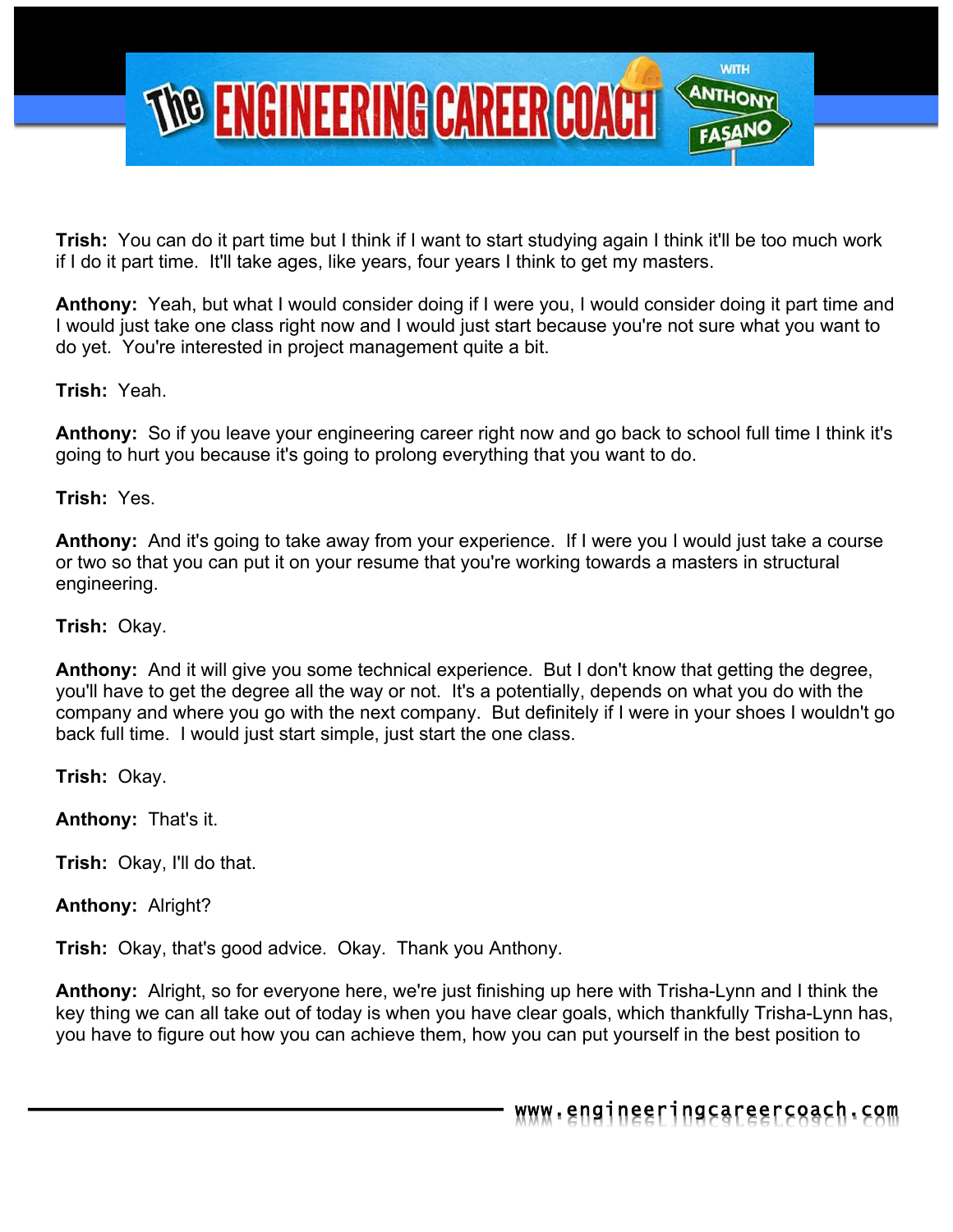

achieve them. And often times that means you're going to have to differentiate yourself from other people in the industry and make yourself stand out to a different company and that's what you have to remember.

And if you listen to this episode you will understand ways you can do that because we went over a lot of ways. And you can get the show notes for the episode, which will describe everything in detail, written out on the website at engineeringcareercoach.com and click on the podcast tab. Thanks a lot Trisha-Lynn. It was great to have you on the show.

**Trish:** Thank you very much Anthony for the opportunity. I really appreciate it and thank you for the great advice.

**Anthony:** Alright, before I get into the career changing tip for today I just want to give you a preview of the next show. In the next show I'm going to share a five-step process that I used to overcome addiction to email. Probably one of the most important podcast sessions that I'll ever do because it was a huge thing for me and I'm sure many of you have the same challenge of being addicted to email and I want to help you to overcome it, and I'm going to do that in the next show. So with that it's time for our career changing tip.

## **Anthony's Career Changing Tip:**

Alright, it's time for the career changing tip and this is the part of the show where I try to give out one tip that if you implement it you will see dramatic changes in your career and life. And today's tip is simple. Tomorrow morning when you wake up I want you to say to yourself, "What is one thing that I can do today to move me closer to my goals?" And I want you to write down what that one thing is and I want you to do everything and anything that you have to do to get it done tomorrow.

And I want you to repeat this process everyday because this is going to do two things for you. One, it's going to ensure of course that you're moving closer to your goals by promoting action everyday. But more importantly is what is this going to do for you big picture? It's going to make sure that you have goals. You can't answer that question unless you know what your goals are.

And if there's one thing that you took out of this whole podcast today - all the little things that we talked about with the masters degree and design experience - it should really be that Trisha-Lynn had such clear goals that she's able to make decisions easier, is able to be smarter about it because she said right off the bat, "I have a two year vision." How many people do you know say that to you? Not many. I can tell you that right now and this is coming from someone that works with engineers all the time. So please, every single day move closer to your goals and in order to do that set extremely clear goals.